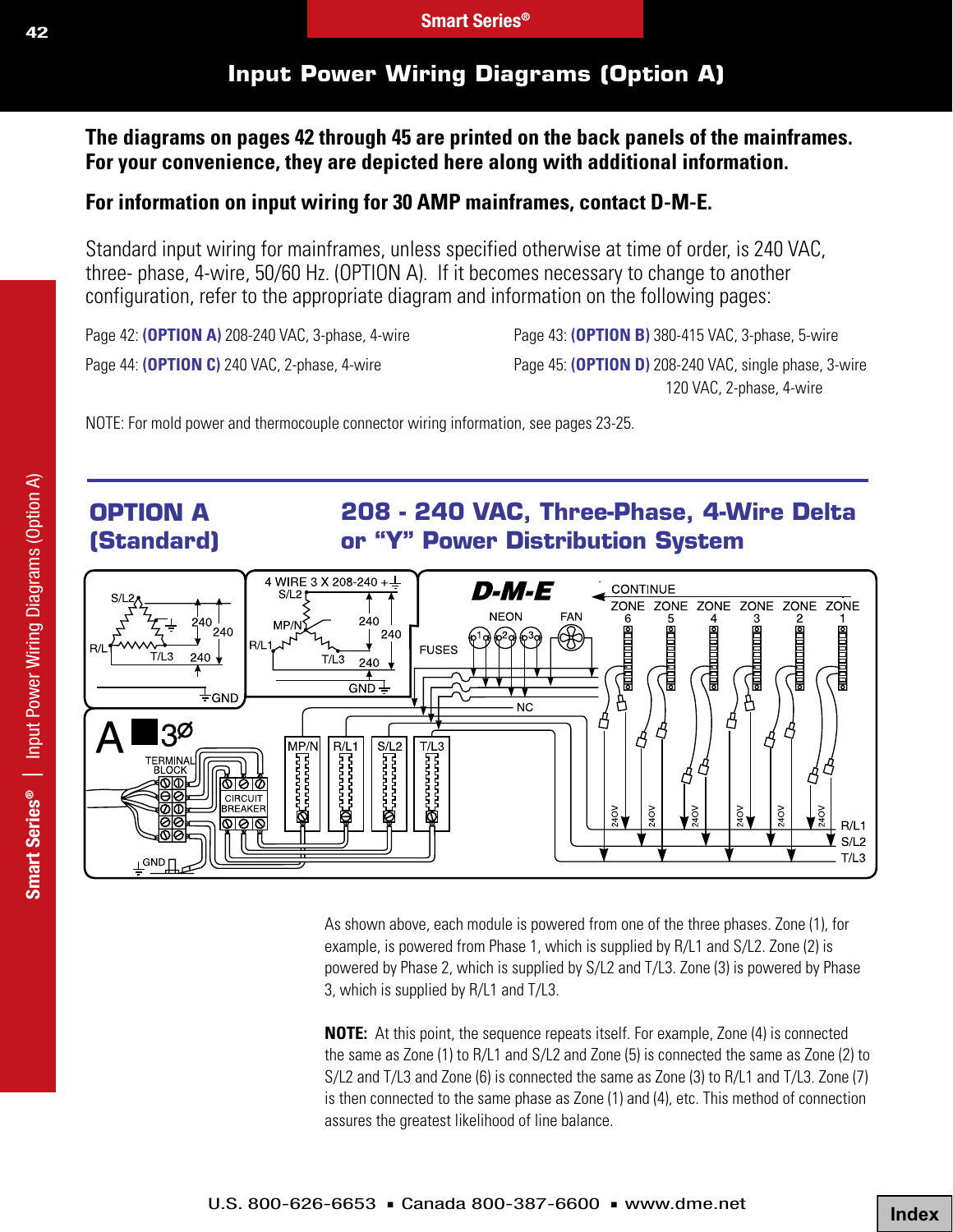#### **Input Power Wiring Diagrams (Option B)**

# **380 - 415 VAC, Three-Phase, 5-Wire Power Distribution System**



**CAUTION NOTE:** The voltages from line-to-line in this system are 380 to 415 volts. Severe damage to module and mainframe could result if this type of AC input system is connected to a mainframe wired as OPTION A. This type of power distribution is not found or is very uncommon in the United States but is the most common system found in many other countries worldwide.

**WARNING:** If export of this system is intended, make sure that wiring is reconfigured for the country where it is to be used.

Please note that the 380-415 Volt Power Distribution System is the same as the "Y" connection shown in OPTION A except for the voltage levels and the use of the MP/N to develop the 240 volt from the 380-415 volt system. Notice that all modules have one line connected to MP/N and the other side connected to one of the three phase lines.

**Example:** Zone (1) is connected to Phase 1, which is supplied by R/L1 and MP/N. Zone (2) is connected to Phase 2, which is supplied by S/L2 and MP/N. Zone (3) is connected to Phase 3, which is supplied by T/L3 and MP/N. Zone (4) starts the sequence over again. It is connected to Phase 1 R/L1 and MP/N, etc.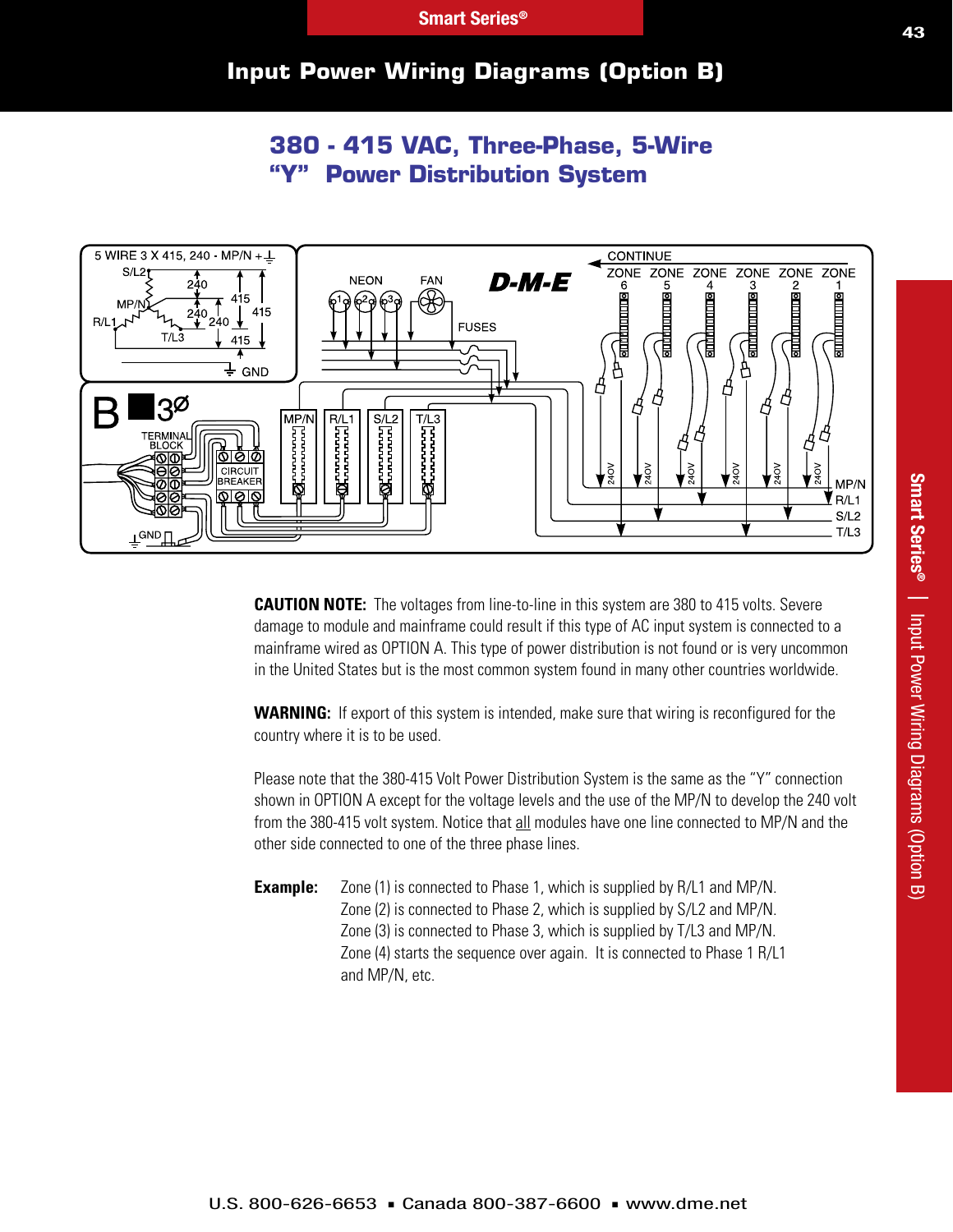## **Input Power Wiring Diagrams (Option C)**

#### **240 VAC, "Two-Phase", 4-Wire**



The 240 volt single-phase connection only uses two power lines plus ground.

**CAUTION:** Only power conductors should be connected through the circuit breaker. Never make ground connections through a circuit breaker. Notice that the output of the circuit breaker is connected to terminal strips R/L1 and S/L2. Also notice that ground is common with MP/N in this system. All zones in this system have to be connected to MP/N and either R/L1 or S/L2. Line balance is achieved by alternating between R/L1 and S/L2.

**Example:** Zone (1) is connected to MP/N and R/L1. Zone (2) is connected to MP/N and S/L2, etc. Zone (3) starts the sequence over again. It is connected to MP/N and R L2, same as zone (1).